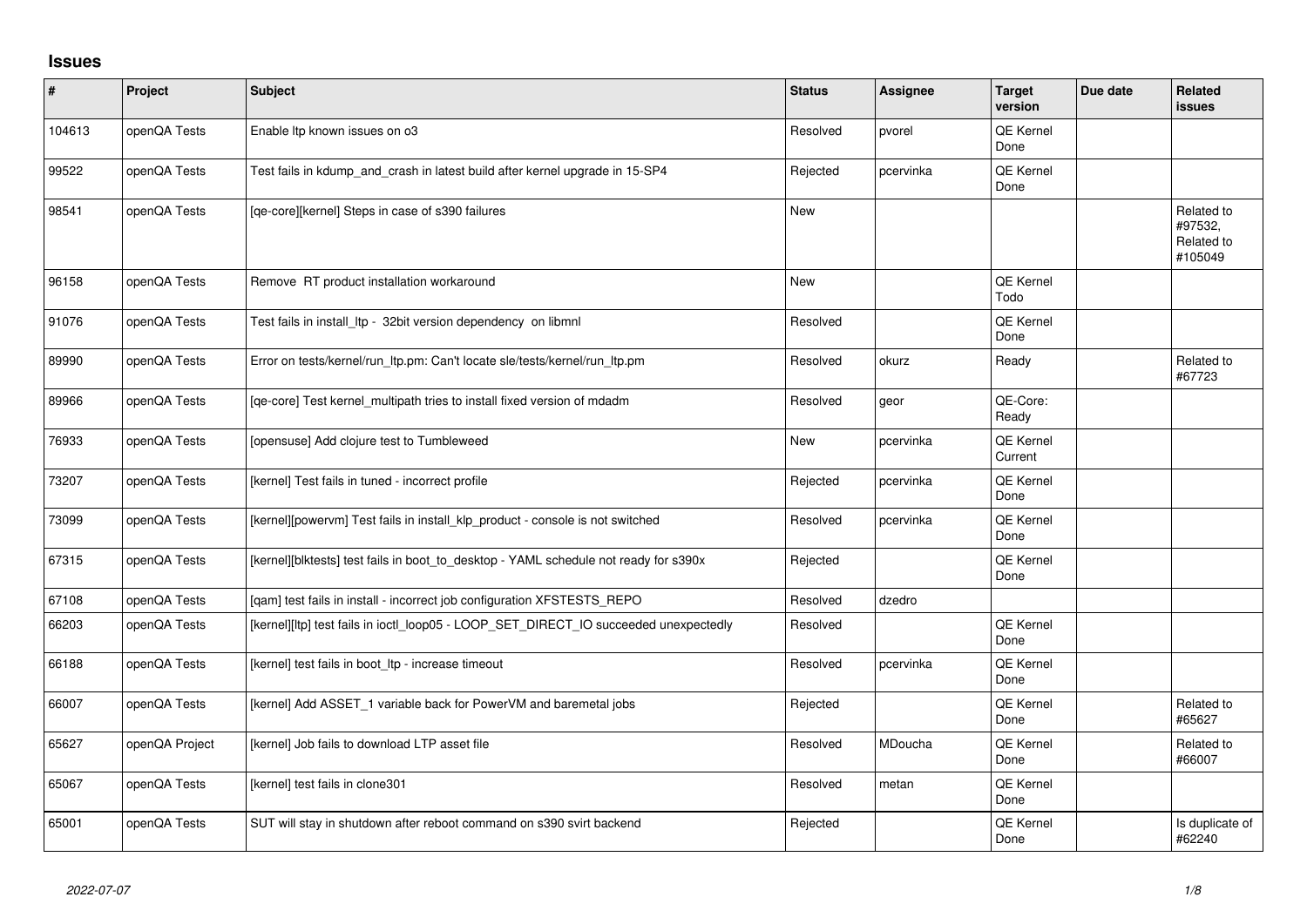| #     | Project        | <b>Subject</b>                                                                              | <b>Status</b> | Assignee  | <b>Target</b><br>version | Due date | Related<br>issues                                                                                  |
|-------|----------------|---------------------------------------------------------------------------------------------|---------------|-----------|--------------------------|----------|----------------------------------------------------------------------------------------------------|
| 64030 | openQA Tests   | [kernel][ltp]spvm] test fails in boot_ltp - Not finished boot                               | Resolved      | pcervinka | QE Kernel<br>Done        |          |                                                                                                    |
| 63943 | openQA Tests   | [kernel][ltp] test fails in pkey01 - Setup hugepages before test execution                  | Resolved      | pcervinka | QE Kernel<br>Done        |          | Related to<br>#63610                                                                               |
| 63610 | openQA Tests   | [kernel][ltp][spvm] - test fails in pkey01 on spvm                                          | Resolved      | pcervinka | QE Kernel<br>Done        |          | Related to<br>#63943                                                                               |
| 60818 | openQA Tests   | [kernel] test fails in kdump_and_crash - password prompt is not catched                     | Resolved      | pcervinka | QE Kernel<br>Done        |          |                                                                                                    |
| 60746 | openQA Tests   | [kernel] test fails in boot to desktop - increase timeout after password                    | Resolved      | pcervinka | QE Kernel<br>Done        |          |                                                                                                    |
| 60449 | openQA Tests   | [kernel] test fails in kdump_and_crash - test is disabling kdump                            | Rejected      | pcervinka | QE Kernel<br>Done        |          |                                                                                                    |
| 60326 | openQA Tests   | [kernel] test fails in multipath - update schedule                                          | Resolved      | pcervinka | QE Kernel<br>Done        |          |                                                                                                    |
| 60182 | openQA Tests   | [kernel][spvm] test fails in lvm_no_separate_home - update needles                          | Resolved      | pcervinka | QE Kernel<br>Done        |          |                                                                                                    |
| 60083 | openQA Tests   | [kernel][functional] - test fails in boot_to_desktop - password is not entered              | Resolved      | pcervinka | QE Kernel<br>Done        |          |                                                                                                    |
| 59954 | openQA Tests   | [kernel][spvm] test fails in qa_test_klp - git should be git-core                           | Resolved      | pcervinka | QE Kernel<br>Done        |          |                                                                                                    |
| 59843 | openQA Tests   | [spvm][kernel][openqa] test fails in coredump_collect - multiple select_console fails       | Resolved      | pcervinka | QE Kernel<br>Done        |          | Related to<br>#60497                                                                               |
| 59226 | openQA Tests   | [kernel]ltp][spvm][sporadic] test fails in boot_ltp - cat /tmp/ver_linux_before.txt timeout | Resolved      | pcervinka | QE Kernel<br>Done        |          | Related to<br>#59190                                                                               |
| 59223 | openQA Tests   | [kernel][spvm][sporadic] test fails in boot_ltp - timeout/slow boot                         | Rejected      | pcervinka | QE Kernel<br>Done        |          |                                                                                                    |
| 58871 | openQA Tests   | [spvm][kernel][functional] Shutdown check not implemented for spvm backend                  | Resolved      | pcervinka | QE Kernel<br>Done        |          |                                                                                                    |
| 58295 | openQA Tests   | [kernel][sporadic] test fails in kdump_and_crash - password is entered too early            | Rejected      | pcervinka | QE Kernel<br>Done        |          |                                                                                                    |
| 57329 | openQA Tests   | [kernel][functional] PowerVM console is not active all the time                             | Resolved      | pcervinka | QE Kernel<br>Done        |          | Related to<br>#54617.<br>Related to<br>#58220,<br>Related to<br>#14626, Has<br>duplicate<br>#62819 |
| 57266 | openQA Project | Forbid test suite name changes if used in job groups                                        | Resolved      | cdywan    | Done                     |          |                                                                                                    |
| 57224 | openQA Tests   | [kernel] - test fails in kdump_and_crash - pasword is not entered before grub               | Resolved      | pcervinka | QE Kernel<br>Done        |          |                                                                                                    |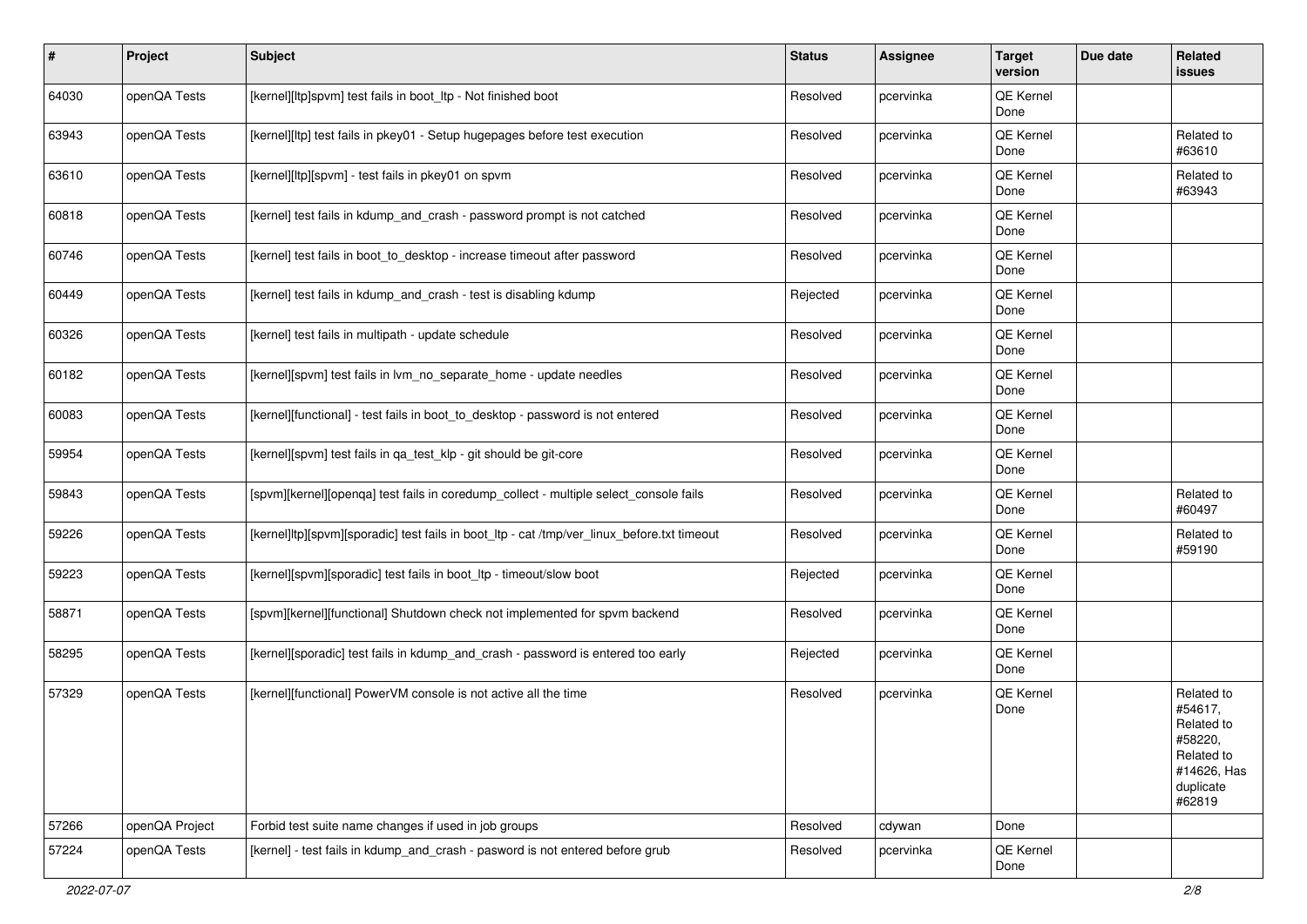| #     | Project      | <b>Subject</b>                                                                                                 | <b>Status</b> | <b>Assignee</b> | <b>Target</b><br>version | Due date | Related<br>issues    |
|-------|--------------|----------------------------------------------------------------------------------------------------------------|---------------|-----------------|--------------------------|----------|----------------------|
| 56615 | openQA Tests | [kernel] test fails in tuned - error message for perf_bias failure is different on SLE15-SP1                   | Resolved      | pcervinka       | QE Kernel<br>Done        |          |                      |
| 55166 | openQA Tests | [spvm][ppc][serial] test fails in kdump_and_crash - no response from serial                                    | Closed        | pcervinka       | QE Kernel<br>Done        |          |                      |
| 54416 | openQA Tests | [kernel][ltp] Setup GitLab CI for LTP daily builds                                                             | Closed        | pcervinka       | QE Kernel<br>Done        |          |                      |
| 54275 | openQA Tests | [kernel]kotd][ltp][s390x] test fails in install_ltp - failure after install_kotd, console issue                | Closed        | pcervinka       | QE Kernel<br>Done        |          | Related to<br>#54260 |
| 53294 | openQA Tests | [kernel][ltp] test fails in boot_ltp - incorrect kernel name provided                                          | Closed        | pcervinka       | QE Kernel<br>Done        |          | Related to<br>#51743 |
| 53165 | openQA Tests | [kernel][installation][lvm] test fails in lvm_no_separate_home - update lvm installation part for<br>sle12-sp5 | Closed        | pcervinka       | QE Kernel<br>Done        |          |                      |
| 52409 | openQA Tests | [sle][kernel][textmode][ppc] test fails in system_role - installation fail during system_role selection        | Resolved      | pcervinka       | QE Kernel<br>Done        |          |                      |
| 51365 | openQA Tests | [research] Named pipe /dev/sshserial missing lines on first use                                                | Resolved      | pcervinka       | QE Kernel<br>Done        |          |                      |
| 50459 | openQA Tests | [qam][blue][leap] test fails in updates_packagekit_gpk - fail after update                                     | Resolved      | pcervinka       |                          |          |                      |
| 50387 | openQA Tests | [gam][blue] - test fails in updates packagekit kde                                                             | Resolved      | pcervinka       |                          |          |                      |
| 50309 | openQA Tests | [qam][blue][leap][opensuse] Update online_repos behavior to activate online repositories                       | Resolved      | pcervinka       |                          |          | Blocks #39449        |
| 50243 | openQA Tests | [kernel] - test fails in trinity - test is not designed to be run on ooo                                       | Resolved      | pvorel          | QE Kernel<br>Done        |          | Related to<br>#50525 |
| 50045 | openQA Tests | [qam][blue][sle] - Fix type_password to accept parameters and pass them to the inner call<br>type_string       | Resolved      | pcervinka       |                          |          | Related to<br>#49655 |
| 49673 | openQA Tests | [qam] test fails in zypper_docker - increase timeout for zypper docker operation                               | Resolved      |                 |                          |          |                      |
| 49646 | openQA Tests | [qam][s390] test fails in installation - system will not boot and login screen is not reached                  | Rejected      |                 |                          |          |                      |
| 49628 | openQA Tests | [qam] test fails in setup_online_repos - missing configure online repositories                                 | Rejected      | pcervinka       |                          |          | Related to<br>#39449 |
| 49418 | openQA Tests | [qe-asg][qem] test fails in cluster_md                                                                         | Resolved      | jadamek         |                          |          |                      |
| 49313 | qe-yast      | [qam][newt][yast2-rdp] Regression test yast rdp                                                                | Resolved      | jgwang          |                          |          |                      |
| 49310 | qe-yast      | Regression test yast proxy                                                                                     | New           |                 | future                   |          |                      |
| 49307 | qe-yast      | Regression test yast nis-server                                                                                | Rejected      | riafarov        |                          |          |                      |
| 49304 | qe-yast      | Regression test yast nis                                                                                       | New           |                 | future                   |          |                      |
| 49298 | qe-yast      | [qam][newt][yast2-nfs-server] Regression test yast nfs-server                                                  | Resolved      | simonlm         |                          |          |                      |
| 49295 | qe-yast      | [gam][newt][yast2-nfs-client] Regression test yast nfs                                                         | Resolved      | jgwang          |                          |          |                      |
| 49289 | qe-yast      | Regression test yast mail                                                                                      | New           |                 | future                   |          |                      |
| 49286 | qe-yast      | [qam][newt][yast2-lang] Regression test yast language                                                          | Resolved      | mgrifalconi     |                          |          |                      |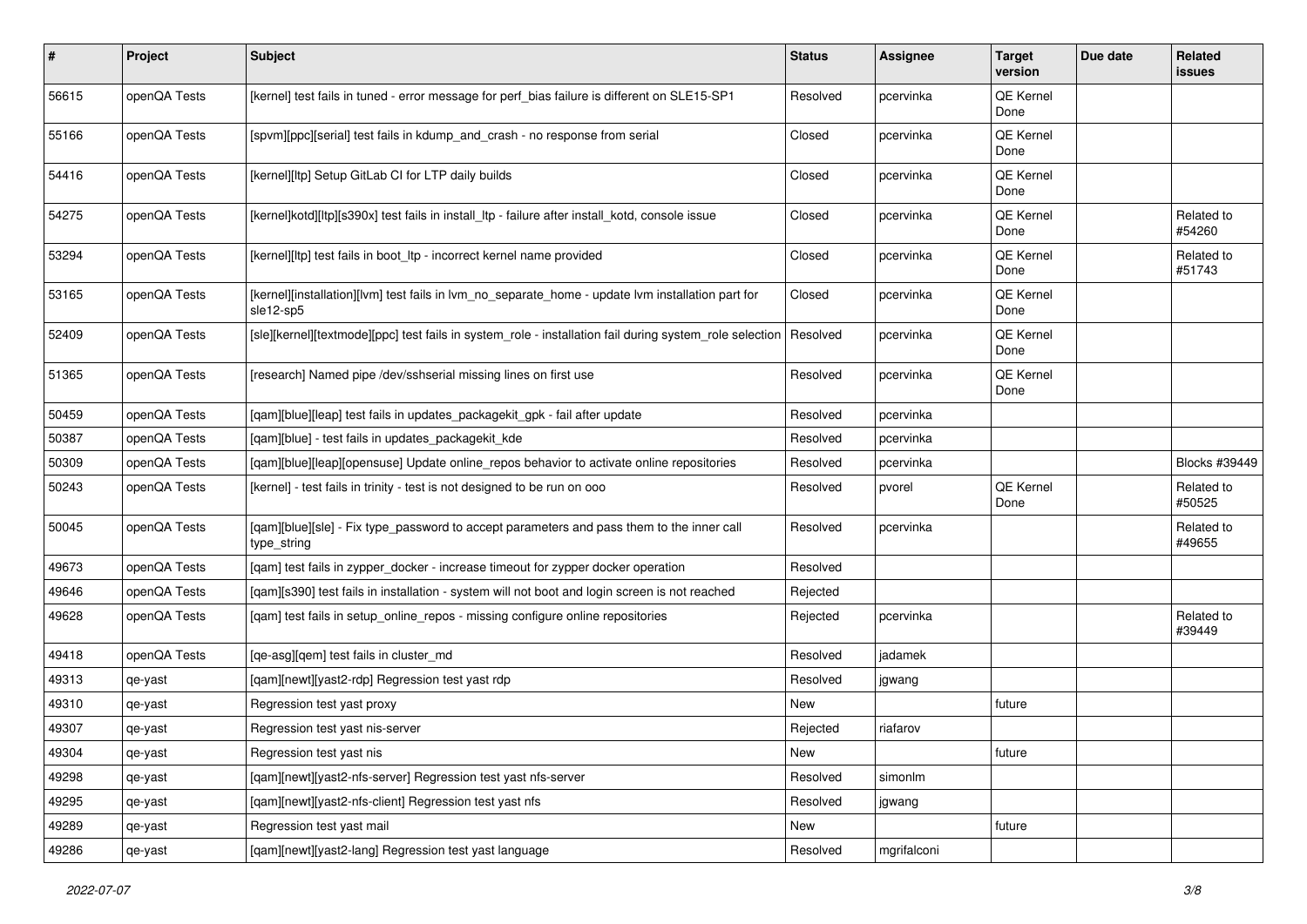| $\vert$ # | Project        | <b>Subject</b>                                                                              | <b>Status</b> | <b>Assignee</b> | <b>Target</b><br>version | Due date | Related<br>issues                             |
|-----------|----------------|---------------------------------------------------------------------------------------------|---------------|-----------------|--------------------------|----------|-----------------------------------------------|
| 49283     | qe-yast        | [gam] Regression test yast keyboard                                                         | Resolved      | simonlm         |                          |          |                                               |
| 49280     | qe-yast        | Regression test yast kdump                                                                  | New           |                 | future                   |          |                                               |
| 49277     | qe-yast        | [gam][newt][yast2-http-server] Regression test yast http-server                             | Resolved      | shukui          |                          |          |                                               |
| 49271     | qe-yast        | [gam][newt][yast2-ftp-server] Regression test yast ftp-server                               | Resolved      | shukui          |                          |          |                                               |
| 49268     | qe-yast        | Regression test yast firewall                                                               | Rejected      | JERiveraMoya    | future                   |          |                                               |
| 49265     | qe-yast        | [qam][maint][yast2-storage][yast2-storage-ng] Regression test yast disk                     | Resolved      | mgrifalconi     |                          |          |                                               |
| 49262     | qe-yast        | [qam][newt][yast2-dns-server] Regression test yast dns-server                               | Resolved      | tonyyuan        |                          |          |                                               |
| 49259     | qe-yast        | Regression test yast dhcp-server                                                            | <b>New</b>    |                 | future                   |          |                                               |
| 49256     | qe-yast        | Regression test yast audit-laf                                                              | New           |                 | future                   |          |                                               |
| 49253     | qe-yast        | [qam] Regression test for yast add-on command line option                                   | Rejected      | jgwang          |                          |          |                                               |
| 49250     | qe-yast        | [qam][newt][yast2-network] Regression test for yast lan command line option                 | Resolved      | vpelcak         |                          |          |                                               |
| 49244     | qe-yast        | YaST Command Line Options TRACKER                                                           | New           |                 | future                   |          |                                               |
| 49217     | openQA Tests   | [qam][kernel][aarch64][sle] kdump is not scheduled for aarch64                              | Resolved      | pcervinka       |                          |          |                                               |
| 49121     | openQA Tests   | [gam][kernel][multipath][aarch64] Qemu fails setup multipath on gemu aarch64                | Resolved      | pcervinka       |                          |          |                                               |
| 48530     | openQA Tests   | [qam] Test fails in update_install for networkmager update on ppc64le and s390              | Rejected      | pcervinka       |                          |          |                                               |
| 48527     | qe-yast        | Include tests load_extra_tests_y2uitest_ncurses tom QAM jobs                                | <b>New</b>    |                 | future                   |          |                                               |
| 48524     | openQA Tests   | [gam][ha] Test fails during iscsi client setup - host: command not found                    | Resolved      | pcervinka       |                          |          | Has duplicate<br>#48302                       |
| 48362     | openQA Tests   | [gam] test fails in supportutils - remove pam check                                         | Resolved      | hurhai          |                          |          |                                               |
| 48308     | openQA Tests   | [qam][kernel] test fails in kernel_multipath - missing python2 module                       | Rejected      | pcervinka       |                          |          |                                               |
| 48155     | openQA Project | [qam][tools][kernel] Duplicate bootindex with multiple paths                                | Resolved      | pcervinka       |                          |          |                                               |
| 46487     | openQA Tests   | [gam][functional][y] test fails in select patterns and packages                             | Resolved      | riafarov        | Milestone 24             |          |                                               |
| 46109     | openQA Tests   | [qam] test fails in addon_products_via_SCC_yast2                                            | Resolved      | dheidler        |                          |          | Related to<br>#44252                          |
| 44696     | openQA Tests   | [gam] test fails in sshd - user password is weak                                            | Resolved      | pdostal         |                          |          |                                               |
| 43244     | openQA Tests   | [sle][functional][u] test fails in ntp_client - new test fails on sle15                     | Rejected      | dheidler        | Milestone 20             |          | Related to<br>#43052                          |
| 41396     | openQA Tests   | [qam] Revise updates_packagekit_kde                                                         | Rejected      | pcervinka       |                          |          | Related to<br>#41030.<br>Related to<br>#36138 |
| 41030     | openQA Tests   | [gam] test fails in updates packagekit kde - zypper update requires additional install step | Resolved      | pcervinka       |                          |          | Related to<br>#41396                          |
| 40547     | openQA Tests   | [gam][opensuse] test fails in updates packagekit kde - job timeout                          | Resolved      | pcervinka       | Done                     |          |                                               |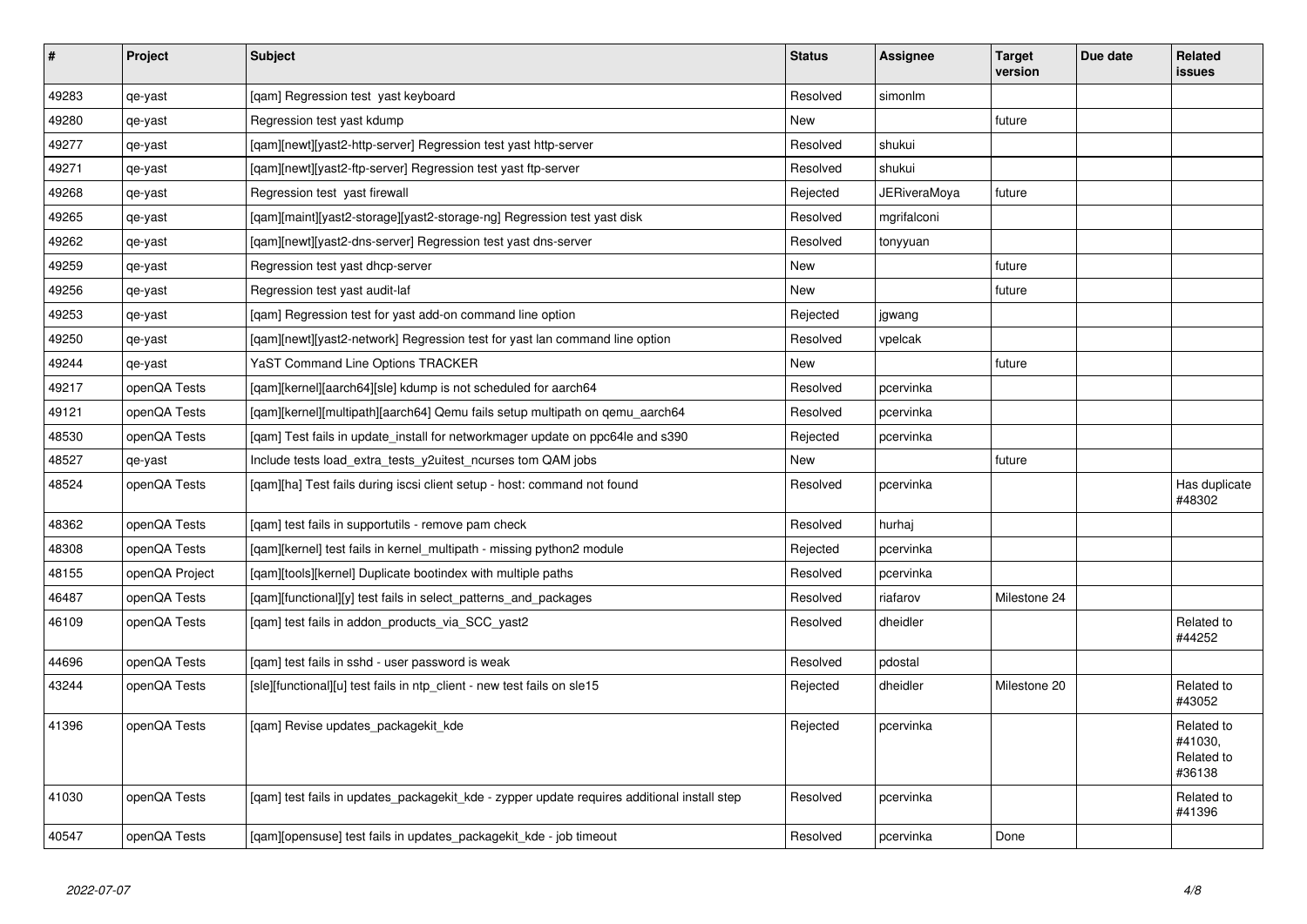| $\vert$ # | Project        | Subject                                                                                                         | <b>Status</b> | Assignee     | <b>Target</b><br>version | Due date | Related<br>issues    |
|-----------|----------------|-----------------------------------------------------------------------------------------------------------------|---------------|--------------|--------------------------|----------|----------------------|
| 40418     | openQA Tests   | [qam][functional][sle] test fails in select_patterns_and_packages                                               | Resolved      | riafarov     |                          |          | Related to<br>#38870 |
| 40259     | openQA Tests   | [qam] test fails in libreoffice_mainmenu_components - needle fail at base-install                               | Resolved      | yuanren10    |                          |          |                      |
| 40181     | openQA Tests   | [network] test fails in before_test - wicked basic test fails on 15SP1                                          | Resolved      | pcervinka    | Done                     |          |                      |
| 39887     | openQA Tests   | [kernel] [sle] [network] test fails in before test - network failure                                            | Resolved      | pcervinka    | Done                     |          |                      |
| 39536     | openQA Tests   | [gam] test fails in patch and reboot - add missing variables for gam test issues                                | Resolved      | pcervinka    | Done                     |          |                      |
| 38261     | openQA Tests   | [qam] test fails in keymap_or_locale - tested text not written in console                                       | Rejected      | pcervinka    | Done                     |          |                      |
| 38192     | openQA Tests   | [qam] [sle] test fails in firefox_flashplayer - tracking protection information is present                      | Rejected      | bfilho       |                          |          |                      |
| 38183     | openQA Tests   | [qam] [sle15] test fails in userspace_net_snmp - Error opening specified endpoint<br>'udp:localhost:"           | Rejected      |              |                          |          |                      |
| 38180     | openQA Tests   | [qam] [sle15] test fails in userspace_systemd - update test suite for sle15                                     | Rejected      | jtzhao       |                          |          |                      |
| 38138     | openQA Tests   | [qam] [sle15] test fails in userspace_coreutils - qa_test_coreutils not properly updated for sle15              | Resolved      |              |                          |          |                      |
| 38135     | openQA Tests   | [gam] [sle15] test fails in userspace bind - ga test bind is not updated for SLE15                              | Resolved      | pcervinka    | Done                     |          |                      |
| 38129     | openQA Tests   | [qam] [sle15] test fails in userspace_apparmor - suite qa_test_apparmor not updated for sle15                   | Resolved      |              |                          |          | Related to<br>#43982 |
| 38069     | openQA Tests   | [qam] [sle] [functional] test fails in pidgin_IRC - failure after check_screen change                           | Resolved      | okurz        |                          |          |                      |
| 38066     | openQA Tests   | [qam] [sle] [functional] test fails in application_starts_on_login - failure after check_screen<br>change       | Resolved      | okurz        |                          |          |                      |
| 38015     | openQA Project | [qam] [sle15] Missing SLE5 iso                                                                                  | Rejected      | pcervinka    | Done                     |          |                      |
| 38003     | openQA Tests   | [qam] [sle15] test fails in scc_registration - no candidate needle with tag(s)<br>'scc-module-%REQUIRED_ADDONS% | Rejected      |              |                          |          |                      |
| 38000     | openQA Tests   | [sle15] [qam] test fails in bootloader_s390 - Could not retrieve required variable REPO_0                       | Rejected      |              | Done                     |          |                      |
| 37979     | openQA Tests   | [SLE] test fails in updates_packagekit_gpk - gpk-update-viewer doesn't start                                    | Resolved      | riafarov     |                          |          | Related to<br>#31954 |
| 37928     | openQA Tests   | [QAM] [SLE 15] Migrate Itp tests in Updates to new runner                                                       | Resolved      | osukup       |                          |          |                      |
| 37925     | openQA Tests   | [QAM] [SLE 15] Make SLE-HPC product installation compatible with QAM update flow                                | Resolved      | pcervinka    | Done                     |          |                      |
| 37438     | openQA Tests   | [gam] test fails in kernel Itp fs - issue in ga testsuite                                                       | Rejected      | pcervinka    |                          |          |                      |
| 37093     | openQA Tests   | [qam] test fails in evolution_mail_imap - remove workaround for bsc#1049387                                     | Resolved      | pcervinka    |                          |          |                      |
| 34693     | openQA Tests   | [qam] test fails in install_update - missing INCIDENT_PATCH                                                     | Rejected      | osukup       |                          |          |                      |
| 34288     | openQA Tests   | [qam] test fails in zypper_info - zypper_info shouldn't be started                                              | Resolved      | riafarov     |                          |          | Related to<br>#32038 |
| 34258     | openQA Tests   | [qam][sle] test fails in updates_packagekit_gpk                                                                 | Resolved      |              |                          |          |                      |
| 34255     | openQA Tests   | [sle] test fails in kdump and crash - fail related to ruby2.1-rubygem-nokogiri                                  | Resolved      | mgriessmeier |                          |          | Related to<br>#34777 |
| 33643     | openQA Tests   | [qam][ha] test fails in ha_cluster_init - scp failure                                                           | Resolved      | pcervinka    |                          |          |                      |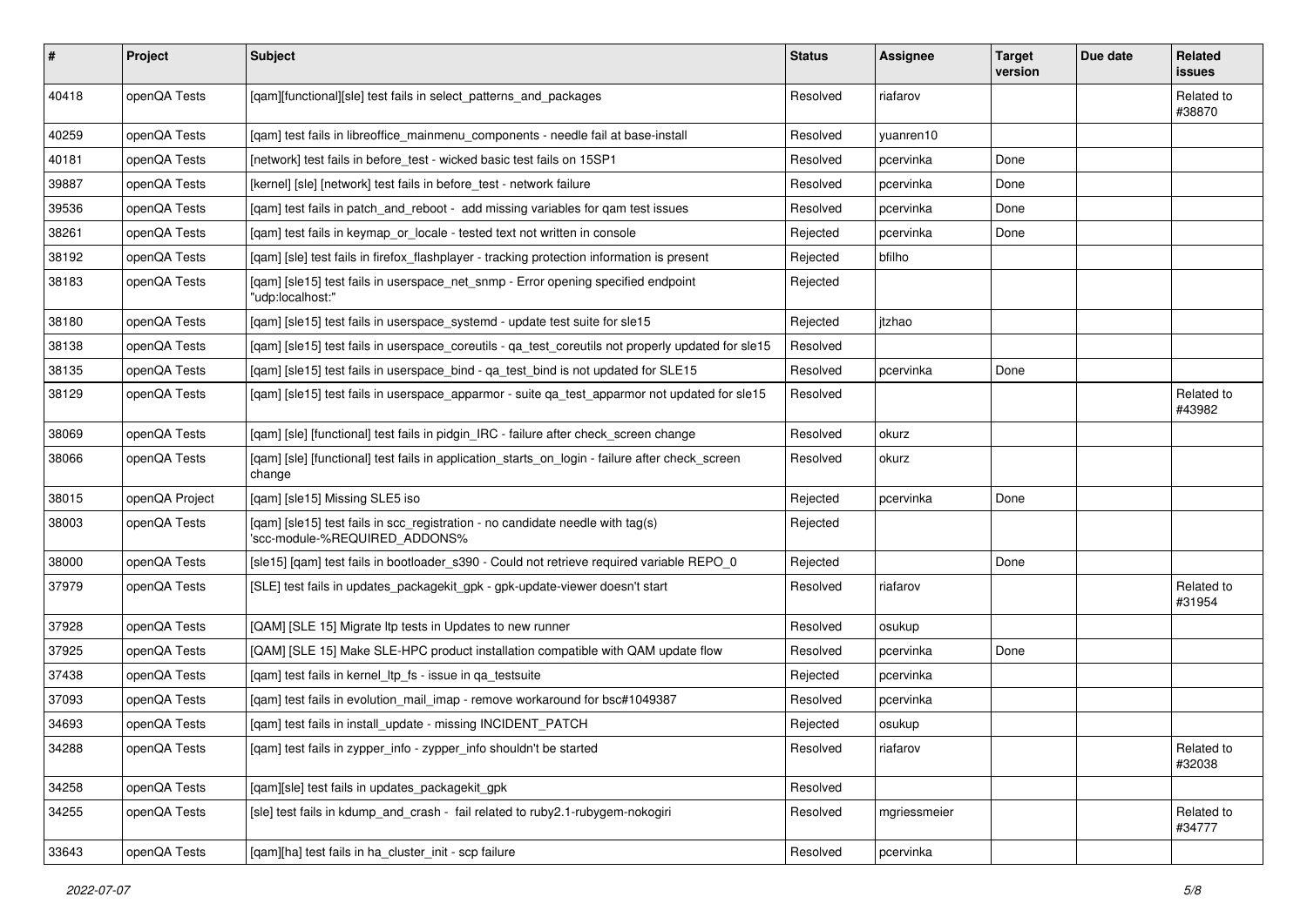| $\vert$ # | <b>Project</b> | <b>Subject</b>                                                                    | <b>Status</b> | Assignee    | <b>Target</b><br>version | Due date | <b>Related</b><br><b>issues</b>                                           |
|-----------|----------------|-----------------------------------------------------------------------------------|---------------|-------------|--------------------------|----------|---------------------------------------------------------------------------|
| 33469     | openQA Tests   | [gam] test fails in dstat - clean/update needles for dstat-fileoutput             | Resolved      | pcervinka   |                          |          | Related to<br>#32719                                                      |
| 33451     | openQA Tests   | [gam] test fails in dstat - package not available on SP1                          | Rejected      | pcervinka   |                          |          |                                                                           |
| 32896     | openQA Tests   | [sle] test fails in pdsh slave                                                    | Rejected      | pcervinka   |                          |          |                                                                           |
| 32716     | openQA Tests   | [ga]test fails in shutdown                                                        | Resolved      | pcervinka   |                          |          |                                                                           |
| 32698     | openQA Tests   | [ge-core] Clean /etc/machine-id after image creation                              | New           |             |                          |          |                                                                           |
| 32434     | openQA Tests   | [qam] - test fails in sle2docker - docker test suites don't clean images properly | Resolved      | pgeorgiadis |                          |          |                                                                           |
| 32431     | openQA Tests   | [hpc] Missing gnome aarch64 image for ganglia                                     | Resolved      |             |                          |          |                                                                           |
| 31867     | openQA Tests   | [gam] test fails in partitioning raid - failures after update to needles          | Resolved      |             |                          |          | Related to<br>#28955                                                      |
| 31810     | openQA Tests   | [gam] test fails in docker - disable docker tests on sle12-sp1                    | Resolved      | pcervinka   |                          |          |                                                                           |
| 31699     | openQA Tests   | [qam] test fails in scc_registration - failing since scc_addons update            | Resolved      | osukup      |                          |          |                                                                           |
| 31657     | openQA Tests   | [qam] test fails in runc - conflict between docker-runc and runc                  | Resolved      | pgeorgiadis |                          |          |                                                                           |
| 31315     | openQA Tests   | [qam] test fails in wireshark - rm command is not fully typed after alt-f4        | Resolved      | pcervinka   |                          |          |                                                                           |
| 31309     | openQA Tests   | [gam] test fails in libreoffice mainmenu components - needles should be updated   | Resolved      | pcervinka   |                          |          |                                                                           |
| 31180     | openQA Tests   | [qam] test fails in kernel_kexec - migration to systemctl broke the test          | Resolved      | pcervinka   |                          |          |                                                                           |
| 30814     | openQA Tests   | [qam] test fails in yast2_ntpclient - log window is not closed                    | Resolved      | pcervinka   |                          |          |                                                                           |
| 30514     | openQA Tests   | [gam] test fails in java - increase timeout for installation                      | Closed        | pcervinka   |                          |          |                                                                           |
| 30388     | openQA Project | [qam] openqaworker10:4 - worker fail all tests - qemu instances are left behind   | Resolved      | dasantiago  | Done                     |          | Related to<br>#30595,<br>Related to<br>#30700, Has<br>duplicate<br>#31126 |
| 30219     | openQA Tests   | [qam] openqaworker3:8 - DIE can't open qmp                                        | Resolved      |             |                          |          |                                                                           |
| 30127     | openQA Tests   | [gam] test fails in application starts on login - dynamic space in needle         | Resolved      | pcervinka   |                          |          |                                                                           |
| 30039     | openQA Tests   | [qam] test fails in zypper_lr_validate - use version_utils instead of utils       | Resolved      | pcervinka   |                          |          |                                                                           |
| 30033     | openQA Tests   | [qam] test fails in libreoffice_mainmenu_components - ttyS0 permission denied     | Resolved      | okurz       |                          |          | Related to<br>#29940                                                      |
| 28528     | openQA Tests   | [gam] test fails in groupwise - package is missing in ibs                         | Resolved      | pcervinka   |                          |          |                                                                           |
| 28297     | openQA Tests   | [gam] test fails in firefox developertool - missed click                          | Resolved      | bfilho      |                          |          | Related to<br>#33781                                                      |
| 28291     | openQA Tests   | [qam] test fails in firefox_passwd - incorrectly typed password                   | Resolved      | emiura      |                          |          |                                                                           |
| 28288     | openQA Tests   | [qam] test fails in firefox_headers - missed keys on input                        | Resolved      | coolo       |                          |          |                                                                           |
| 28015     | openQA Tests   | [qam] test fails setup - aplay.pm syntax error                                    | Resolved      | riafarov    |                          |          |                                                                           |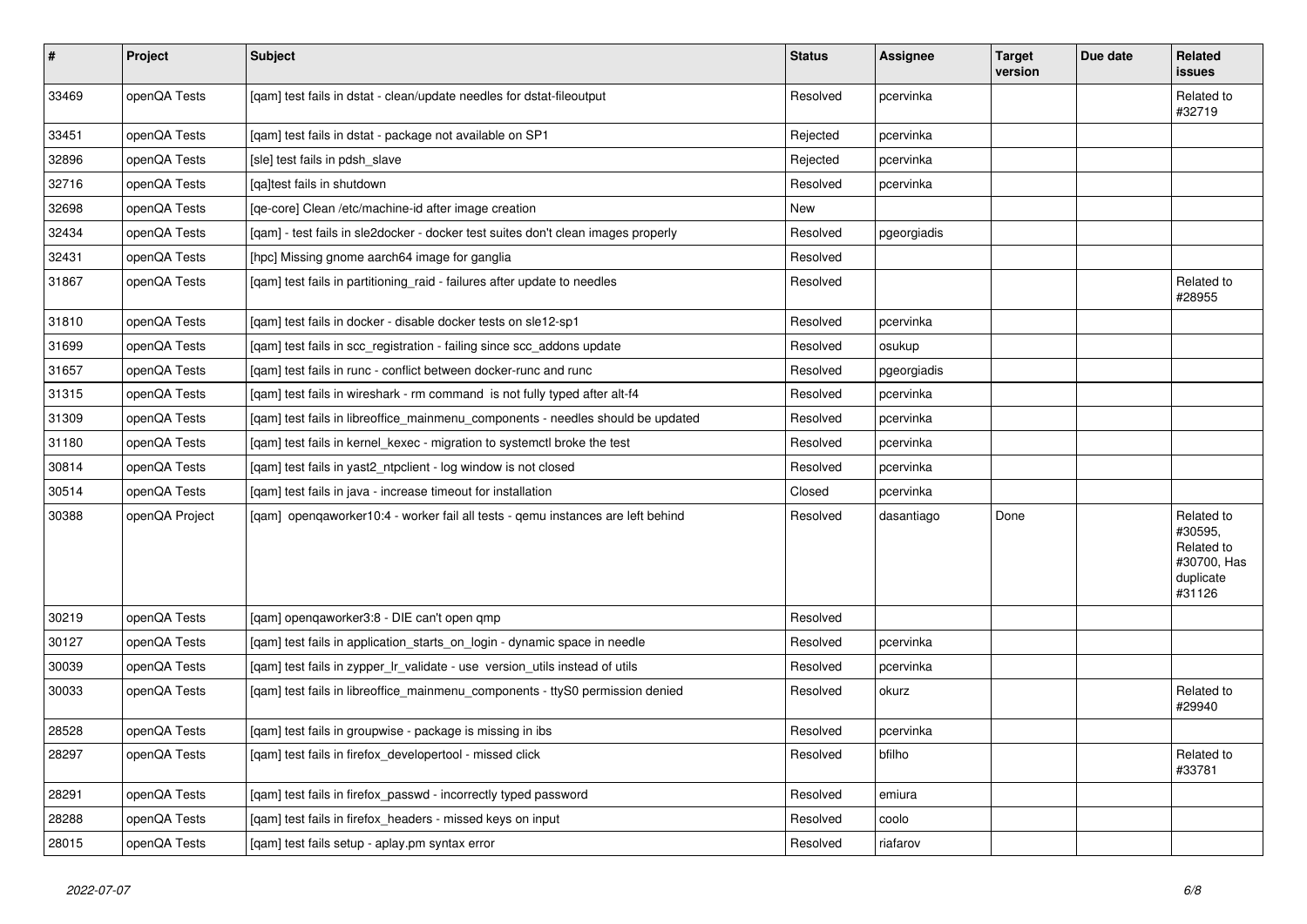| $\vert$ # | Project      | <b>Subject</b>                                                                            | <b>Status</b> | <b>Assignee</b> | <b>Target</b><br>version | Due date | Related<br>issues                                                      |
|-----------|--------------|-------------------------------------------------------------------------------------------|---------------|-----------------|--------------------------|----------|------------------------------------------------------------------------|
| 27994     | openQA Tests | [qam][expedite][sprint 201711.2] test fails in test setup in bmwqemu.pm                   | Resolved      | szarate         |                          |          |                                                                        |
| 27910     | openQA Tests | [gam] test fails in patch and reboot - many download failures                             | Rejected      |                 |                          |          |                                                                        |
| 27901     | openQA Tests | [gam] test fails in evolution smoke - imap aol not responding                             | Resolved      | pcervinka       |                          |          |                                                                        |
| 27618     | openQA Tests | [qam] test fails in firefox_java - remote side changed appearance                         | Resolved      | pcervinka       |                          |          |                                                                        |
| 27506     | openQA Tests | [gam] test fails in 1 shim suite - missing repository on dist                             | Resolved      | thehejik        |                          |          |                                                                        |
| 27244     | openQA Tests | [qam] test fails in select_patterns_and_packages - ha pattern is unselected               | Resolved      | pcervinka       |                          |          |                                                                        |
| 27205     | openQA Tests | [qam] test fails in setup - failing needles in iscsi support server                       | Resolved      | pcervinka       |                          |          |                                                                        |
| 26830     | openQA Tests | [qam] test fails in sle2docker - sles docker image has new name                           | Rejected      | pcervinka       |                          |          |                                                                        |
| 25926     | openQA Tests | [qam] test fails in sle2docker                                                            | Resolved      | pcervinka       |                          |          |                                                                        |
| 21790     | openQA Tests | [gam] test fails in wireshark - test don't match capturing needle                         | Closed        |                 |                          |          |                                                                        |
| 21774     | openQA Tests | [qam] test fails in evolution_mail_imap - test hangs on querying authentication types     | Rejected      | pcervinka       |                          |          | Related to<br>#21814,<br>Related to<br>#29357,<br>Related to<br>#29360 |
| 21052     | openQA Tests | [qam] test fails in shotwell_export - failure on first launch                             | Resolved      | vsvecova        |                          |          |                                                                        |
| 21048     | openQA Tests | [qam] test fails in tracker_search_in_nautilus - keyboard press is not reaching target    | Resolved      | pcervinka       |                          |          | Related to<br>#5830                                                    |
| 21046     | openQA Tests | [qam] test fails in tracker_search_in_nautilus - keyboard press is not reaching target    | Rejected      |                 |                          |          |                                                                        |
| 21038     | openQA Tests | [qam] test fails in bootloader_s390 - missing install image on ftp server                 | Workable      |                 |                          |          | Related to<br>#20904,<br>Blocks #25286                                 |
| 20980     | openQA Tests | [gam] test fails in addon products sle                                                    | Resolved      | riafarov        |                          |          |                                                                        |
| 20904     | openQA Tests | [qam] - test fails in bootloader_s390 - ftp is missing install medium                     | Resolved      | mgriessmeier    |                          |          | Related to<br>#21038                                                   |
| 20804     | openQA Tests | [gam] SLE12-SP3 test fails in system_role - incorrect content of variable MAINT_TEST_REPO | Resolved      | osukup          |                          |          |                                                                        |
| 20790     | openQA Tests | [qam] SLE12-SP3 test fails in 1_unknown_- slenkins-tests-openvpn-control                  | Rejected      | pcervinka       |                          |          | Related to<br>#20002                                                   |
| 20782     | openQA Tests | [qam] test fails in install_patterns - mariadb test tries to install devel packages       | Resolved      | pcervinka       |                          |          |                                                                        |
| 20778     | openQA Tests | [qam] test fails in install_update - missing variable INCIDENT_PATCH                      | Resolved      |                 |                          |          |                                                                        |
| 20760     | openQA Tests | [gam] SLE12-SP3 test fails in add update test repo                                        | Resolved      | dasantiago      |                          |          |                                                                        |
| 20758     | openQA Tests | [qam] SLE12-SP3 test fails in welcome                                                     | Resolved      |                 |                          |          |                                                                        |
| 20756     | openQA Tests | [qam] SLE12-SP3 test fails in scc_registration                                            | Resolved      |                 |                          |          |                                                                        |
| 20720     | openQA Tests | [gam][aarch64] test fails in install patterns -> skips over grub2 menue                   | Rejected      |                 |                          |          | Related to<br>#20174                                                   |